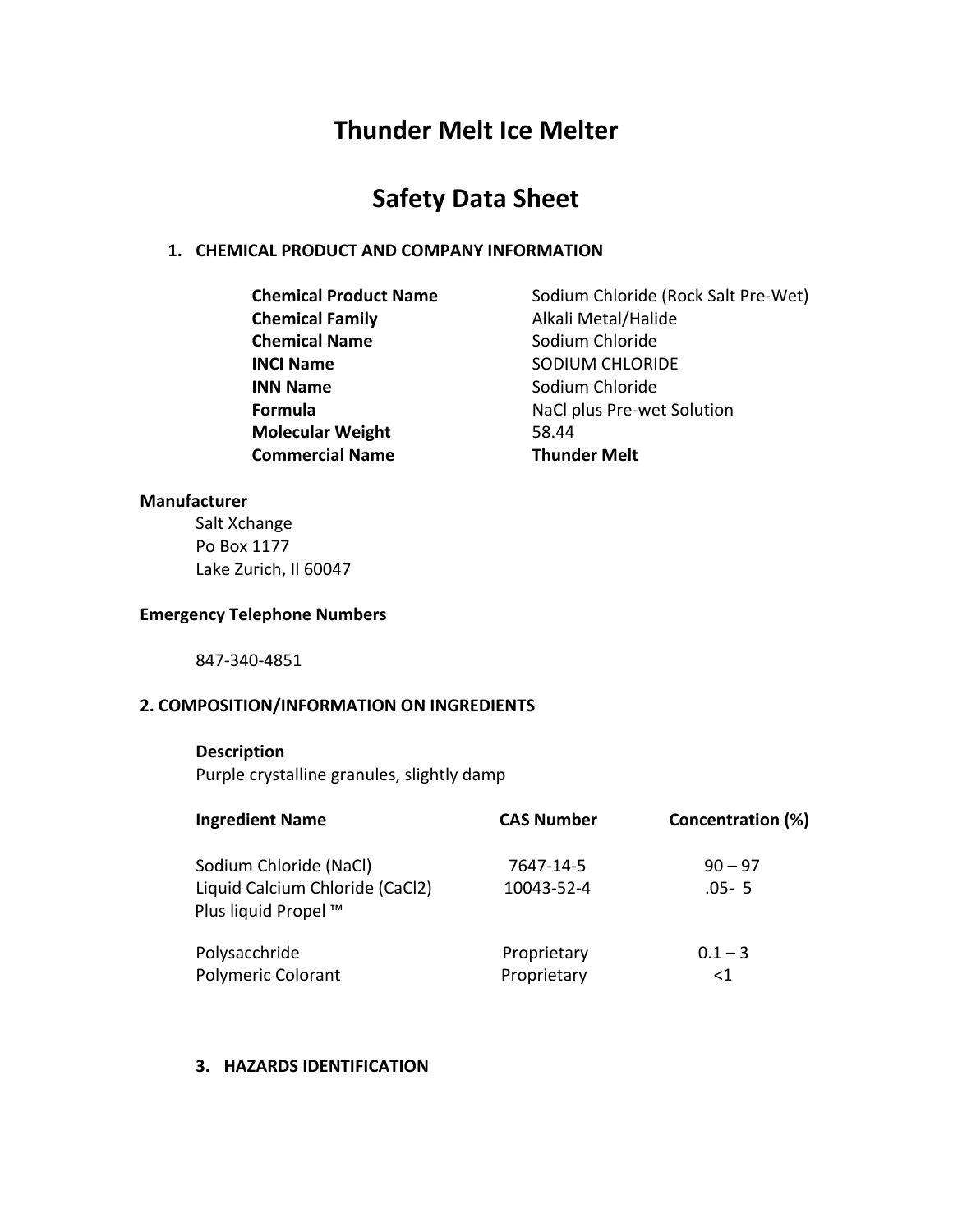## **EMERGENCY OVERVIEW**

## **HMIS** Health: 1, Flammability: 0, Reactivity: 0, Protective Equipment: A

#### **Potential Health Effects**

**Routes of Entry:** Ingestion, skin/eye contact, inhalation.

## **Human Effects and Symptoms of Overexposure:**

**Acute Inhalation:** Irritation of the respiratory tract.

**Chronic Inhalation:** Product dust may cause nose and or throat irritation. Symptoms may include dryness, sore throat and or coughing

**Acute Skin Contact:** Large amounts can cause irritation, and, if applied to damaged skin, absorption can occur with effects similar to those via ingestion.

**Chronic Skin Contact:** No applicable information found for chronic system effects.

**Acute Eye Contact:** Irritation with burning and tearing (salt concentrations greater than the normal saline present.)

**Chronic Eye Contract:** No applicable information found for chronic systemic effects.

**Chronic Ingestion:** Product has low toxicity if swallowed in small quantities. Swallowing large quantities may result in gastrointestinal irritation and may lead to vomiting and or diarrhea.

## **Carcinogenicity**

**NTP:** Not listed as carcinogen or mutagen. **IARC:** Not listed as carcinogen or mutagen. **OSHA:** Not listed as carcinogen or mutagen.

**Medical Conditions Aggravated by Exposure:** In some cases of confirmed hypertension, ingestion may result in elevated blood pressure.

## **4. FIRST AID MEASURES**

**First Aid for Eyes:** For eye contact, flush with water immediately, lifting eyelids occasionally.

**First Aid for Skin:** Remove clothing from affected area. Wash skin thoroughly. Rinse carefully.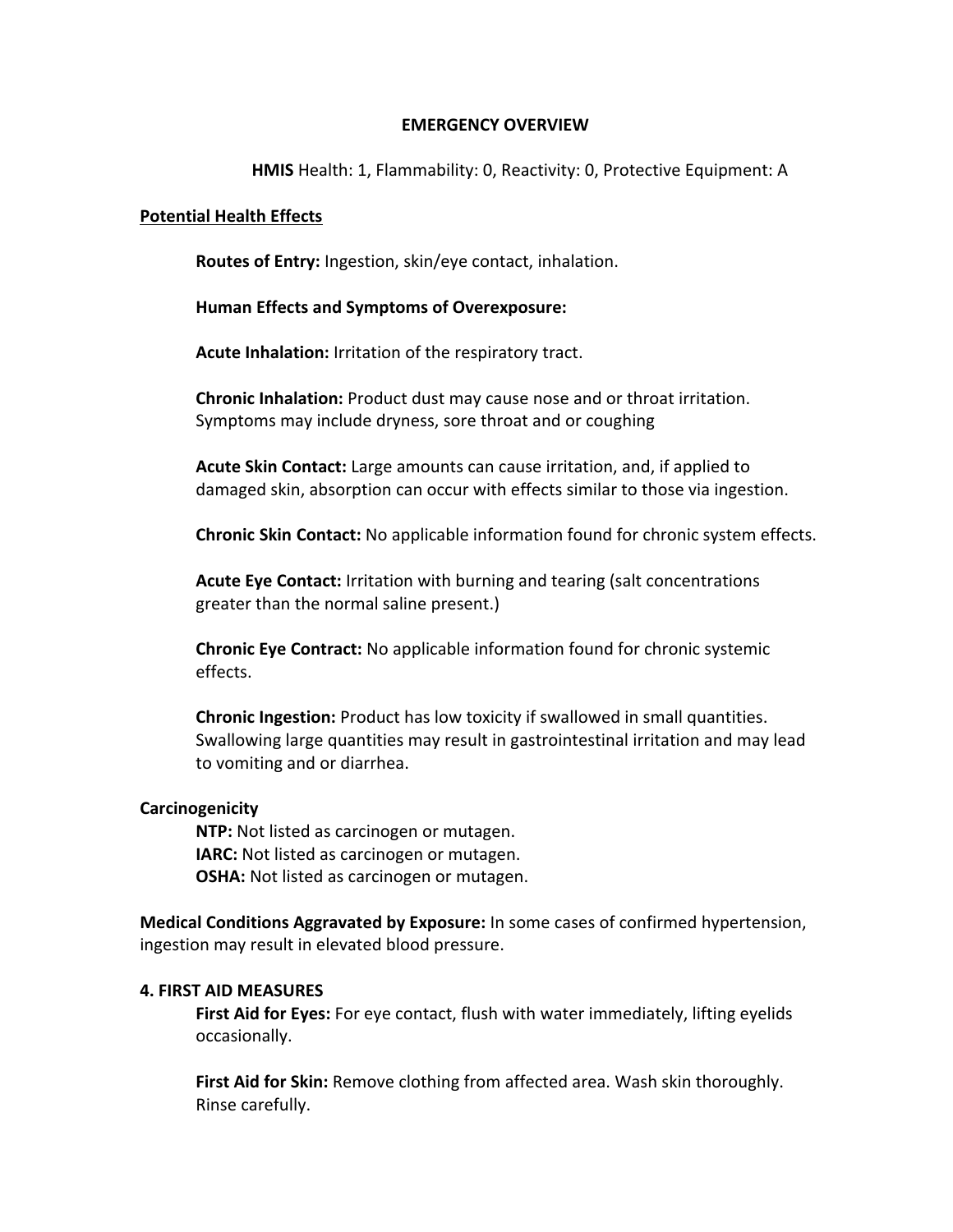**First Aid for Inhalation:** If person breathes large quantities, remove to fresh air at once. If breathing stops, apply artificial respiration immediately.

**First Aid for Ingestion:** Less than a few grams would not be harmful. For larger quantities, drink large amounts of water or milk.

## **5. FIRE AND MEASURES**

**Flash Point:** N/A

**Extinguishing Media:** N/A. This product in nonflammable.

**Special Fire Fighting Procedures: N/A** 

## **6. ACCIDENTAL RELEASE MEASURES**

**Spill or Leak Procedures:** Contain spills to prevent contamination of water supply or sanitary sewer system. Vacuum or sweep into containers for proper disposal.

## **7. HANDLING AND STORAGE**

**Storage Temperature (min./max.):** Avoid humid or wet conditions as product will cake and become hard.

**Special Sensitivity:** Avoid contact with strong acids.

**Handling and Storage Precautions:** Becomes hygroscopic and 75% humidity.

## 8. **EXPOSURE CONTROLS/PERSONAL PROTECTION**

**Eye Protection Requirements:** Eyeglasses or goggles should be worn in dusty areas.

**Skin Protection Requirements: Protection clothing may be worn in dusty** areas, but is generally not required.

**Respiratory/Ventilation Requirements:** NIOSH/MSHA approved respirator for particulates. (No TLV)

**Exposure Limits: Not listed.** 

# **9. PHYSICAL AND CHEMICAL PROPERTIES**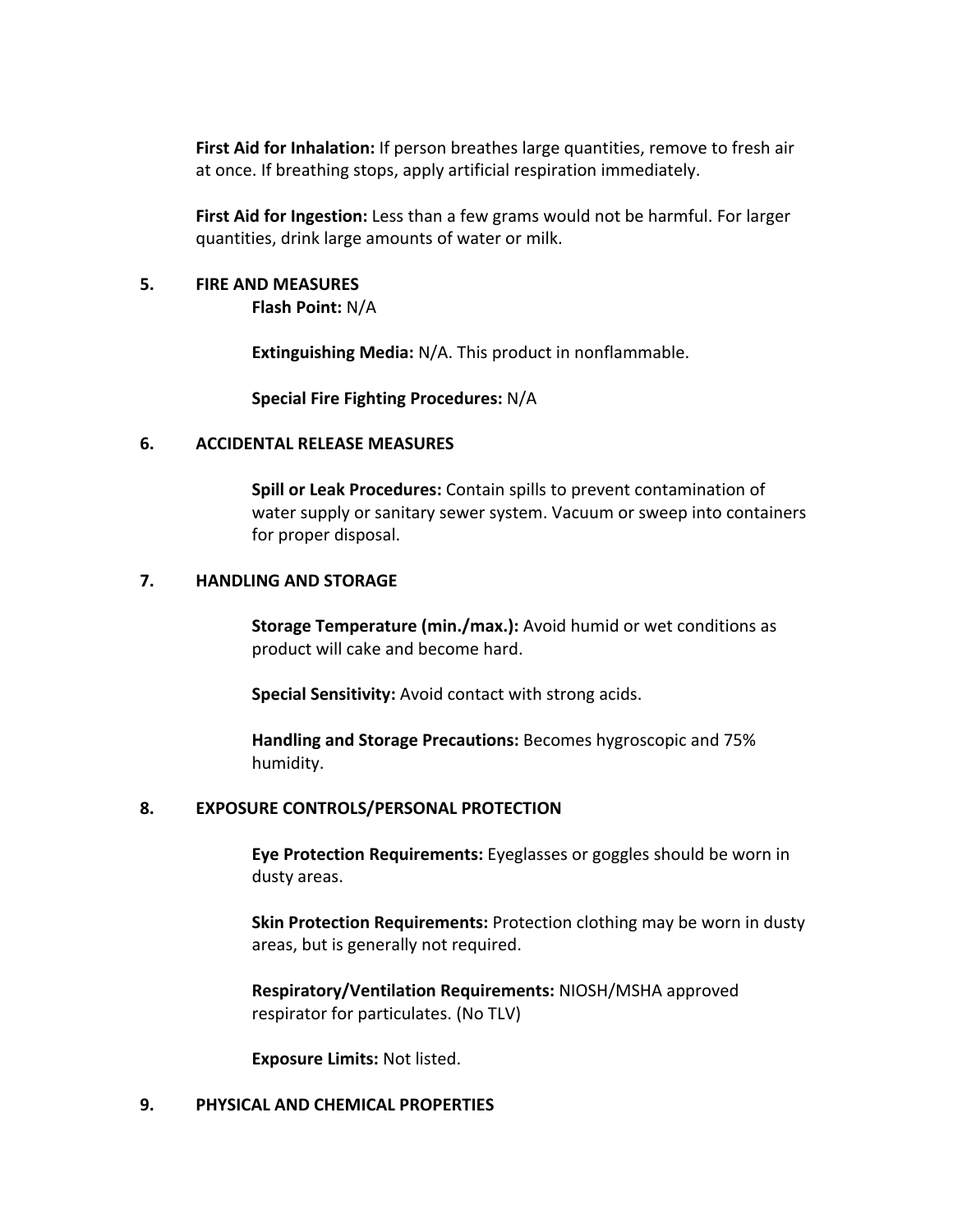**Physical Form:** Crystalline granules, slightly damp

**Color:** Off white to opaque, tinted purple.

**Odor:** Slight.

**Boiling Point (760mm Hg) (oC):** 1465 (2575.5)F

**Melting Point/Freezing Point (oC):** 801 (1473.8)F

**pH:** 6.7 -10.0

**Solubility in Water (g/cc) (%): 26.4** 

**Specific Gravity (H2O = 1):** 2.16

**Bulk Density (lbs./ft3):** 35-83 **%** 

**Volatile by Weight: N/A** 

**Vapor Pressure (mm Hg/747oC):** N/A

**Vapor Density (Air=1): N/A** 

**10. REACTIVITY** 

**Stability:** Stable

**Incompatibilities:** Avoid contact with strong acids. Becomes corrosive to metals when wet.

**Decomposition Products:** May evolve chlorine gas when in contact with strong acids.

## **11. TOXICOLOGICAL INFORMATION**

**Description: Not listed.** 

## **12. ECOLOGICAL INFORMATION**

**Ecotoxicity: Not listed** 

**Environmental Degradation: Not listed.**